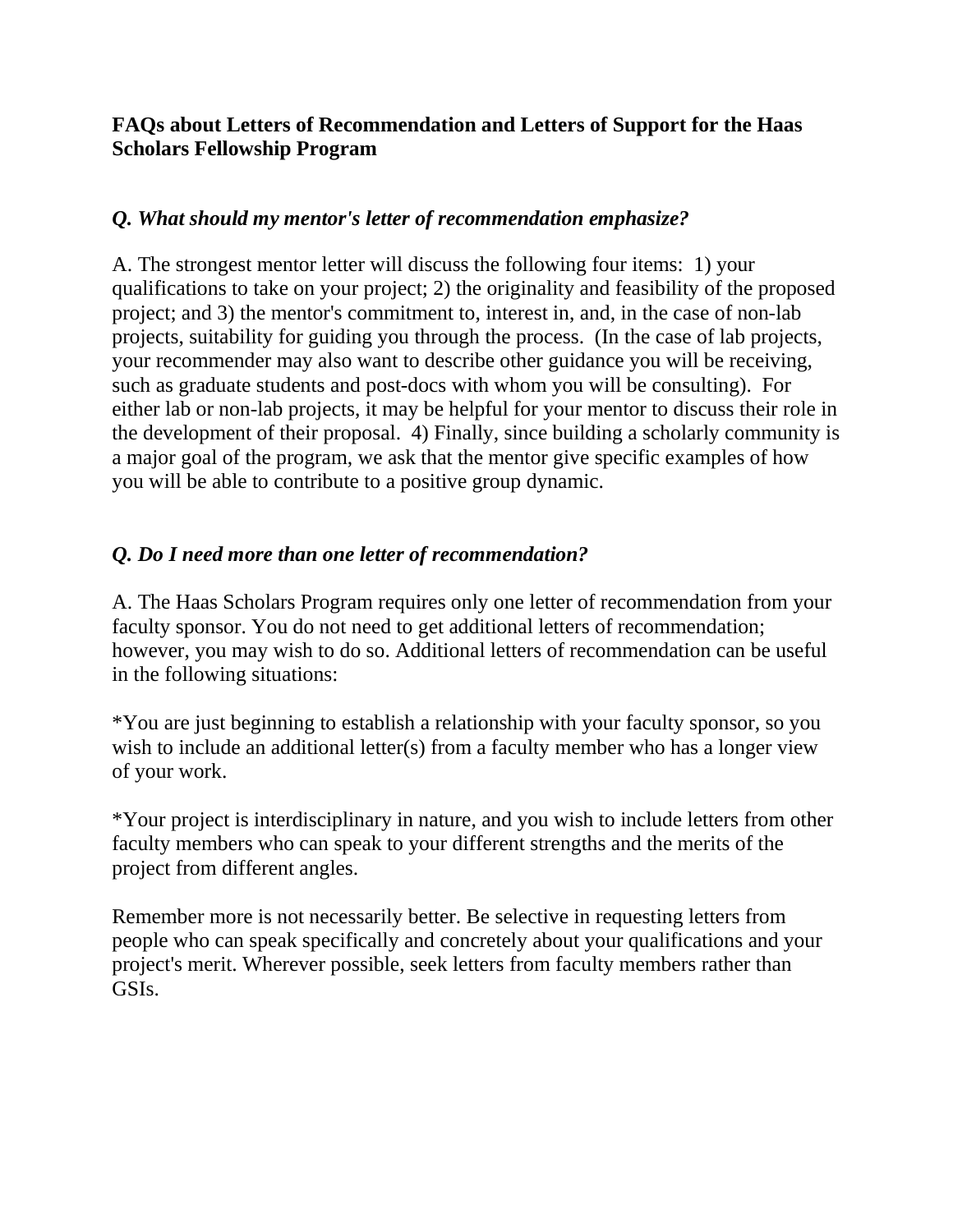#### *Q. How should I submit letters of recommendation?*

A. When you start your online application to the Haas Scholars Fellowship Program, you will enter the names and email addresses of your intended recommenders, who will then receive an email with a link they can use to upload their letters. Be sure to tell each of your recommenders that they will receive that email so that they are not surprised. Also, give your recommenders plenty of advance notice, as well as the latest draft of your proposal, so that they can comment on your proposed project in their letters. We recommend giving these materials to your recommenders *at least* two weeks in advance of the application deadline.

# *Q. What is the difference between a letter of recommendation and a letter of support?*

A. A letter of recommendation is a confidential letter from a faculty member or other person qualified to evaluate the merit of your project proposal and your qualifications to undertake the proposed project. The Haas Scholars Program **requires** a confidential letter of recommendation from your faculty sponsor. You may also decide to request additional letters from other faculty who are in a position to evaluate your project proposal and previous academic work (see more on this below). Additional letters are optional. Your recommenders should be given a copy of your draft proposal to assist them in their evaluation and recommendation efforts.

In contrast, letters of support are typically from outside individuals or organizations - or those besides your PI who are supervising you in a lab situation -- whose cooperation, assistance, or guidance you will need to ensure the success of your project. These letters help establish your credibility and convince the selection committee that your project is feasible. Such letters typically state the type of support promised. These letters are entirely optional, although they can sometimes be very useful.

# *Q. When should I get a letter of support?*

A. Many project proposals do not require letters of support. For instance, if you are a biologist proposing a project to take place in a campus lab under the supervision of a Berkeley faculty member, you likely will not need to request outside letters. However, if you are doing field research that will require you to rely on the cooperation of an outside agency or individual, a letter of support can be very useful, although it is not